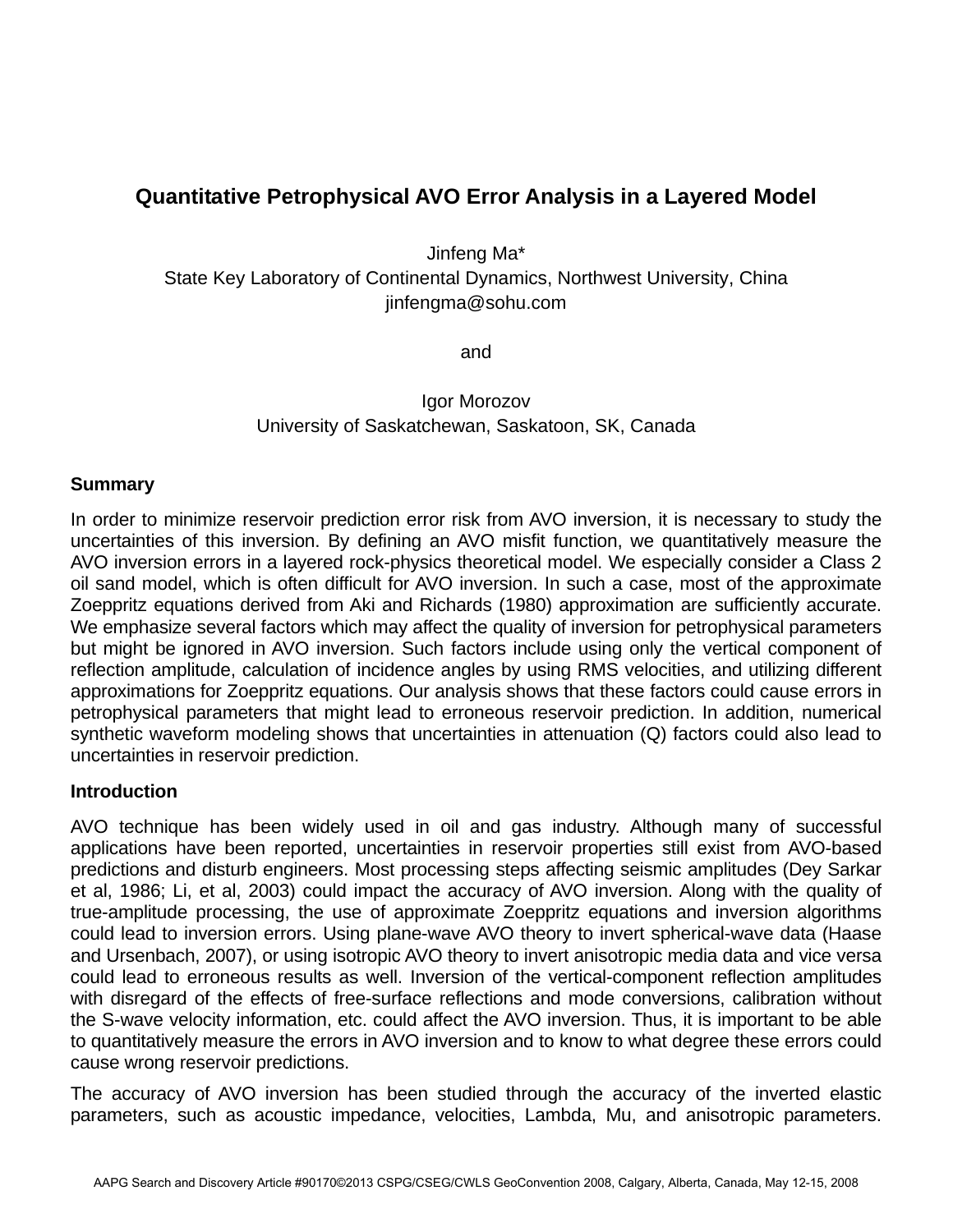However, elastic parameters need to be further inverted for petrophysical parameters, such as permeability, clay content, pressure, porosity and saturation. Petrophysical parameters are more important because they determine the economic viability of hydrocarbon-bearing reservoirs. Errors in elastic parameters could cause uncertainties in petrophysical parameters, such as interpreting a brine reservoir as oil and vice versa. Thus our goal is to evaluate the accuracy of AVO inversion in terms of reservoir prediction and based on a rock physics model (Hilterman, 2001).

Below, based on fluid-substitution model, we define an AVO misfit function and quantitatively analyze several factors which may effect reservoir properties. In particular, we scrutinize the errors caused by the use of several approximations to Zoeppritz equations, use of vertical-component vs. true vector amplitudes, and of the way incidence angles are calculated from the offsets. Finally, in order to simulate the AVO inversion uncertainties in real data, we analyze synthetic seismograms by using the reflectivity method (Fuchs and Müller, 1971) in the same model.

## **Method**

In our fluid substitution model (Table 1), sand content is assumed to be 85%, shale content is 15%, and brine saturation is 100%. P-wave velocity of brine-saturated reservoir is 3470m/s. Tosaya's (1982) velocity-porosity-clay transforms are used to calculate the P- and S-wave velocity in wet sand with varying porosity. Density of brine-saturated sand is obtained from Gardner's (1974) velocity-density transform. The overlying shale parameters are calculated from Castagna's (1985,1993) Vp-to-Vs transform and Vp to shale density relation. Our analysis focuses on layer 6 in the model (Table 1), which represents a Class 2 oil sand.

| Layer No. | Depth(m) | Vp(m/s)      | Vs(m/s)      | Density( $g/cm3$ ) | Sw (%) | $\varphi$ (%) |
|-----------|----------|--------------|--------------|--------------------|--------|---------------|
|           | 600.0    | 2000.0       | 500.0        | 2.00               |        |               |
| 2         | 180.0    | 2410         | 988.7        | 2.2                |        |               |
| 3         | 120.0    | $2088.0$ (o) | 1117.0 $(o)$ | $1.994$ (o)        | 30     | 35            |
| 4         | 180.0    | 2410.0       | 988.7        | 2.2                |        |               |
| 5         | 100.0    | 2642.6       | 1166.8       | 2.28               |        |               |
| 6         | 120.0    | 2886.0 (o)   | $1622.0$ (o) | $2.15$ (o)         | 30     | 27            |
|           | 100.0    | 2642.0       | 1166.8       | 2.28               |        |               |
| 8         | 100.0    | 3093.7       | 1514.8       | 2.40               |        |               |
| 9         | 120.0    | $3731.0$ (o) | $2186.0$ (o) | $2.22$ (o)         | 30     | 18            |
| 10        | 100.0    | 3093.7       | 1514.8       | 2.40               |        |               |

Table 1: Layered Fluid Substitution Model

In order to measure the AVO inversion errors quantitatively, we use the following misfit function (Ma and Morozov, 2007) to compare the plane-wave exact reflectivity with other measures or calculated reflectivity:

$$
F(\text{angle}) = \sum_{i=\text{angle}1}^{\text{angle2}} (R_{\text{Zoeppritz}} - R_{\text{compared}})^n
$$
 (1)

Here, *angle* is the incidence angle,  $R_{\text{Zoeportz}}$  denotes the Zoeppritz solution for P-wave reflection coefficient, and R<sub>compared</sub> represents some other measure of the P-wave reflection coefficient. *R*compared may be amplitude of the vertical component of P-wave reflectivity, P-wave reflectivity from an approximation to Zoeppritz equation, or any forms of reflection coefficient. Exponent *n* can be selected as 0.5, 1, 2, etc. Function (1) attains a minimum where the reflectivities match the Zoeppritz solution within the corresponding angular range.

## **AVO Error Analysis**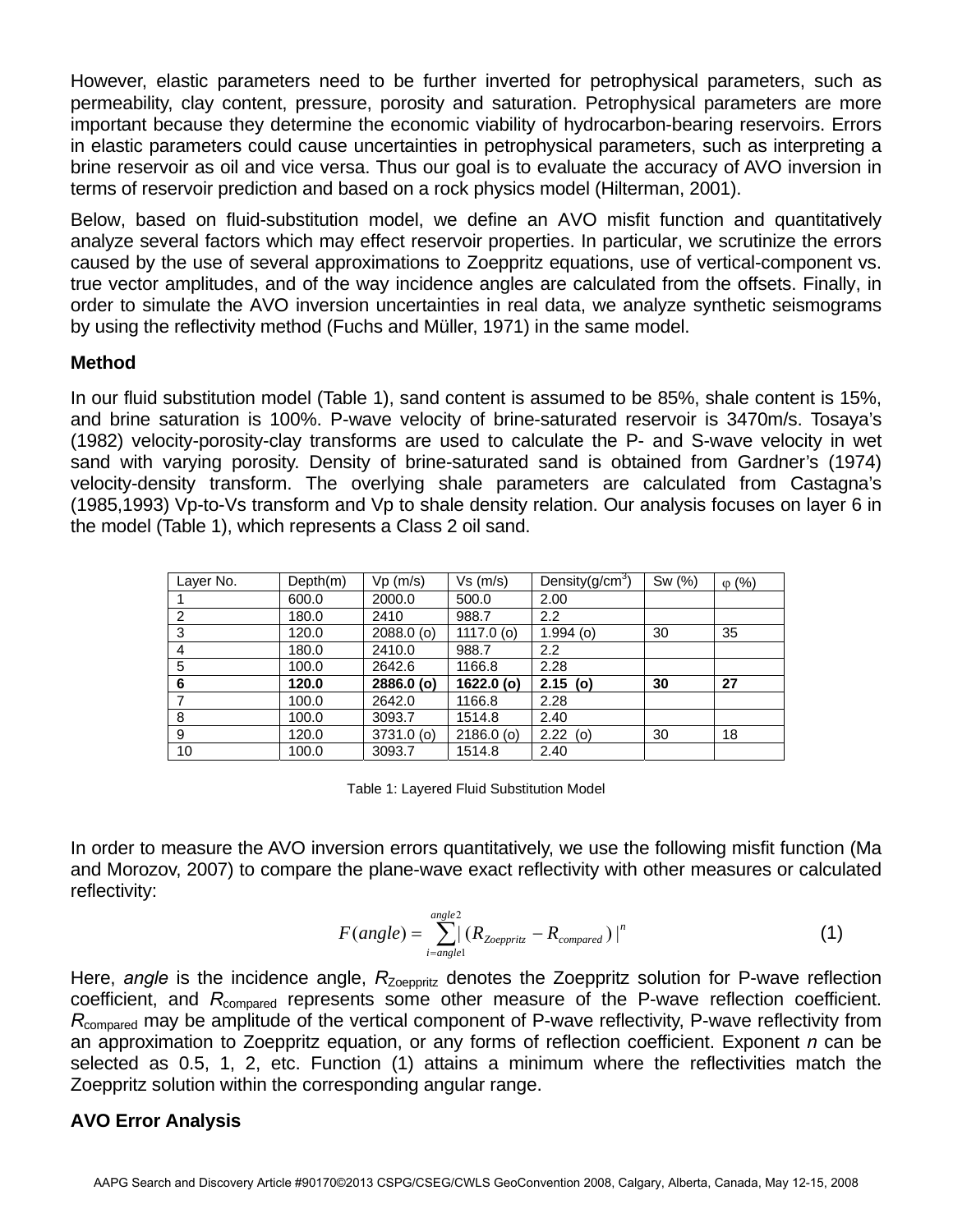In AVO analysis, we often we consider the vertical-component amplitude as a measure of reflection coefficient, use approximate formulas for reflection amplitudes, or ignore bending ray paths when converting the offsets to incidence angles in layered models by using the RMS velocity. Figure 1 illustrates the uncertainties caused by such approximations.

We note that in Class 2 cases (Table 1), in which elastic contrast across the boundary is small, both vertical-component and angle errors could lead to large errors at moderate and large angles. By using eq. (1), we analyzed those AVO curves which are the best-fit of the vertical-component reflectivity derived by using the exact reflection coefficient (Figure 2). We note from Figure 2 that only the vertical-component error could lead to wrong brine saturation estimation. The modeled 30% brine saturation is predicted to be 90% (arrows in Figure 2), which means that an oil reservoir could be predicted to be a brine reservoir. The best-fit AVO models from Figure 2 are shown in Figure 1. We can find how these predicted models fit the vertical component of exact reflectivities well. The use of approximate Zoeppritz equation such as Shuey's equation (1985) might also lead to wrong reservoir predictions (Figure 1).

Furthermore, to approach more practical cases in AVO inversion, we produced synthetic seismograms with reflectivity method based on the layered model in Table 1. One of the difficulties in defining a reflectivity model is in unclear relationships between the elastic parameters and quality factors Qp and Qs. Several authors (White, 1965, Winkler and Nur, 1979, Udias, 1999, Frempong, et al, 2007) studied the relationships between 1/Q and seismic velocities. In our model, we simply tested constant and variable quality factors throughout the columns of the model (Table 1). Then seismic amplitudes from top of layer 6 were calibrated and compared to the plane-wave reflection coefficients (Figures 3 and 4). Figure 3 and 4 shows combined factors which affect AVO inversion. As expected, we found that smaller quality factors cause larger AVO inversion errors.

## **Conclusions**

Uncertainty analysis in AVO inversion is very helpful for interpreters for determining the properties of a reservoir. Misfit function is a useful tool to quantitatively analyze errors in AVO inversion. Not only true amplitude processing but also the use of approximate Zoeppritz equation, using the vertical component of reflection coefficient, and determination of the incidence angle deviation could lead to petrophysical parameter inversion errors which might effect evaluation of reservoir. Quantitative error analysis using synthetic seismograms computed using the reflectivity method could be a practical way to understanding the uncertainty of AVO inversion.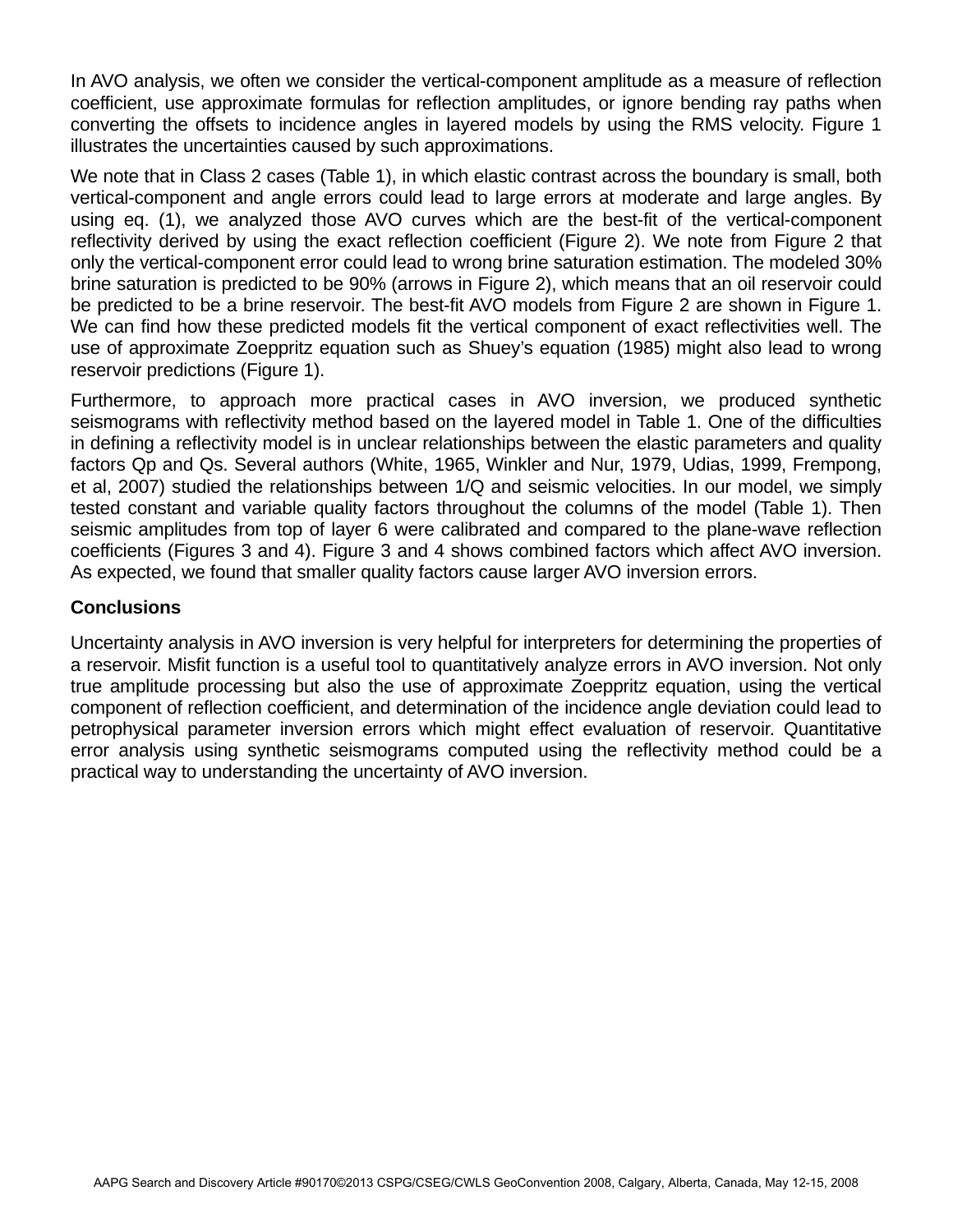#### **Acknowledgements**

This research was supported by Chinese National Natural Science Foundation Grant 40474045, 40674041, China Hi-Tech Research and Development Program Grant 2006AA09Z313, National Basic Research Program of China (973) Grant 2006CB202208.

#### **References**

Aki, K., and Richards, P. G.,1980, Quantitative Seismology-Theory and Methods,1: W. H. Freeman and Co., San Francisco. Castagna, J. P., Batzle,M. L., and Eastwood,R.L.,1985,Relationships between compressional-wave and shear-wave velocities in clastic silicate rocks:Geophysics,50,571-581.

Castagna, J. P., 1993,AVO analysis: Tutorial and review: in Castagna, J.P. and Backus, M. M.,eds., Offset-dependent reflectivity-Theory and practice of AVO anomalies, Soc. Expl. Geophys. Investgations in Geophysics no.8,3-36.

Dey-Sarkar, S.K., Svatek, S.A. and Crewe, O.W., 1986, Prestack Analysis: Data Processing: 56th Ann. Internat. Mtg., Soc. Expl. Geophys., Expanded Abstracts, 339-341.

Frempong, P.,Donald,A. and Butt,S.D.,2007,The effect of pore pressure depletion and injection cycles on ultrasonic velocity and quality factor in a quartz sandstone:Geophysics,**72**,E43-E51

Fuchs, K., and Müller G., 1971,Computation of synthetic seismograms with the reflectivity method and comparison with observations: J. R. Astronom. Soc., **23**, 417-433.

Gardner, G.H.F., Gardner, L.W. and Gregory, A.R., 1974. Formation velocity and density—the diagnostic basis for stratigraphic trust: Geophysics, **39**, 770–780.

Haase, A.B. and Ursenbach, C.P., 2007, Spherical-wave computational AVO modeling in elastic and anelastic isotropic two-layer media: 2007 CSPG CSEG convention, Expanded Abstracts.

Hilterman, F.J.,2001, Seismic amplitude interpretation, SEG/EAGE Dist. Instr. Series No.4, Soc. Expl. Geoph. Li, Y., Downton, J., and Xu, Y., 2003, AVO modeling in seismic processing and interpretation, Part 1: fundamentals: CSEG Recorder, **28** December, 43-52.

Ma, J. and Morozov, I.B., 2007, Structure of the Wollaston Lake Reflector (Trans-Hudson Orogen, Canada) from reflection AVO analysis: fractured diabase intrusion, fluids, or silicified shear zone? Tectonophysics, **441**, 97-114.

Shuey, R.T., 1985, A simplification of the Zoeppritz Equations: Geophysics, **50**, 609-614.

Tosaya, C. A., 1982. Acoustical properties of clay-bearing rocks: PhD.thesis, Stanford Univ**.**

Udias A. 1999. Principles of Seismology. Cambridge: Cambridge University Press

Winkler, K., Nur, A.,and Gladwin,M.,1979,Friction and seismic attenuation in rocks:Nature,**277**,528-531.

White, J.E.,1965, Seismic waves: radiation, transmission and attenuation, McGrawHill Book Company.



Figure 1

Left: Three types of reflectivities calculated from top of layer 6 (Table 1). *Exact* denotes the reflectivities calculated from Zoeppritz equation with correct incidence angle. *Vrms angle* represents reflectivities calculated from Zoeppritz equation with angle from RMS velocity. *Shuey Vrms angle* represents reflectivities calculated from Shuey's approximation (1985) with angles determined from RMS velocity.

Right: *Exact component* represents the vertical component of reflectivities calculated from Zoeppritz equation with exact angle. *Vrms angle component* is the vertical-component amplitude calculated from Zoeppritz equation with angle from RMS velocity. *Best fit model* shows the reflectivities that are closest to the vertical component of exact reflectivity within the specified angle ranges.